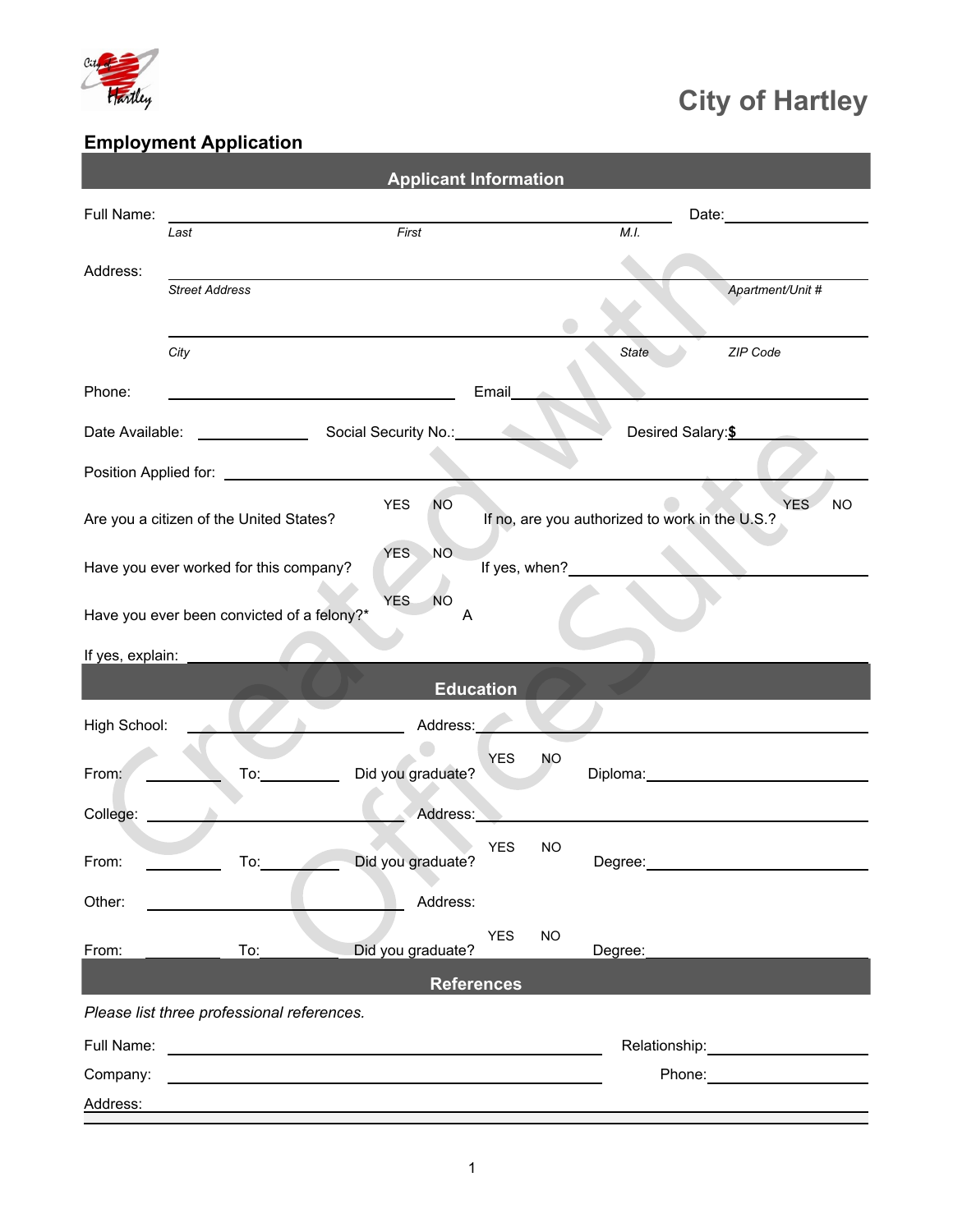| Full Name:                                                                                                                                                                                                                                       |                                                                                                                                                                                                                                      | <u> 1989 - Johann Barn, mars et al. (b. 1989)</u>                                                                                                                                                                              | Relationship: _____________________                                                                           |
|--------------------------------------------------------------------------------------------------------------------------------------------------------------------------------------------------------------------------------------------------|--------------------------------------------------------------------------------------------------------------------------------------------------------------------------------------------------------------------------------------|--------------------------------------------------------------------------------------------------------------------------------------------------------------------------------------------------------------------------------|---------------------------------------------------------------------------------------------------------------|
| Company:                                                                                                                                                                                                                                         |                                                                                                                                                                                                                                      | <u> 1989 - Andrea Station, amerikansk politik (* 1958)</u>                                                                                                                                                                     |                                                                                                               |
| Address:                                                                                                                                                                                                                                         |                                                                                                                                                                                                                                      |                                                                                                                                                                                                                                |                                                                                                               |
|                                                                                                                                                                                                                                                  |                                                                                                                                                                                                                                      |                                                                                                                                                                                                                                | Relationship: 2000                                                                                            |
| Company:                                                                                                                                                                                                                                         |                                                                                                                                                                                                                                      | and the control of the control of the control of the control of the control of the control of the control of the                                                                                                               | Phone: _______________________                                                                                |
| Address:                                                                                                                                                                                                                                         |                                                                                                                                                                                                                                      |                                                                                                                                                                                                                                |                                                                                                               |
|                                                                                                                                                                                                                                                  |                                                                                                                                                                                                                                      | <b>Previous Employment</b>                                                                                                                                                                                                     |                                                                                                               |
| Company:                                                                                                                                                                                                                                         |                                                                                                                                                                                                                                      | <u> 2000 - Andrea Andrew Maria (h. 1878).</u>                                                                                                                                                                                  |                                                                                                               |
| Address:                                                                                                                                                                                                                                         |                                                                                                                                                                                                                                      |                                                                                                                                                                                                                                | Supervisor: _______________________                                                                           |
| Job Title:                                                                                                                                                                                                                                       |                                                                                                                                                                                                                                      | <b>Starting Salary:\$</b>                                                                                                                                                                                                      | Ending Salary:\$                                                                                              |
|                                                                                                                                                                                                                                                  |                                                                                                                                                                                                                                      |                                                                                                                                                                                                                                |                                                                                                               |
| From:                                                                                                                                                                                                                                            |                                                                                                                                                                                                                                      |                                                                                                                                                                                                                                | Reason for Leaving:<br><u>Leason</u> for Leaving:<br><b>All Card</b>                                          |
| May we contact your previous supervisor for a reference?                                                                                                                                                                                         |                                                                                                                                                                                                                                      | <b>YES</b>                                                                                                                                                                                                                     | <b>NO</b>                                                                                                     |
|                                                                                                                                                                                                                                                  |                                                                                                                                                                                                                                      |                                                                                                                                                                                                                                |                                                                                                               |
|                                                                                                                                                                                                                                                  |                                                                                                                                                                                                                                      |                                                                                                                                                                                                                                |                                                                                                               |
| Company:                                                                                                                                                                                                                                         | <u>and the state of the state of the state of the state of the state of the state of the state of the state of the state of the state of the state of the state of the state of the state of the state of the state of the state</u> |                                                                                                                                                                                                                                |                                                                                                               |
| Address:                                                                                                                                                                                                                                         |                                                                                                                                                                                                                                      |                                                                                                                                                                                                                                | Supervisor: Supervisor:                                                                                       |
| Job Title:                                                                                                                                                                                                                                       |                                                                                                                                                                                                                                      | Starting Salary: \$                                                                                                                                                                                                            | Ending Salary: \$                                                                                             |
| Responsibilities:                                                                                                                                                                                                                                |                                                                                                                                                                                                                                      |                                                                                                                                                                                                                                |                                                                                                               |
| From:                                                                                                                                                                                                                                            | To:                                                                                                                                                                                                                                  |                                                                                                                                                                                                                                |                                                                                                               |
|                                                                                                                                                                                                                                                  |                                                                                                                                                                                                                                      | $\overline{\phantom{a}}$                                                                                                                                                                                                       |                                                                                                               |
| May we contact your previous supervisor for a reference?                                                                                                                                                                                         |                                                                                                                                                                                                                                      | <b>YES</b>                                                                                                                                                                                                                     | <b>NO</b>                                                                                                     |
|                                                                                                                                                                                                                                                  |                                                                                                                                                                                                                                      |                                                                                                                                                                                                                                |                                                                                                               |
| Company:                                                                                                                                                                                                                                         |                                                                                                                                                                                                                                      |                                                                                                                                                                                                                                |                                                                                                               |
| <u>and the company of the company of the company of the company of the company of the company of the company of the company of the company of the company of the company of the company of the company of the company of the com</u><br>Address: |                                                                                                                                                                                                                                      |                                                                                                                                                                                                                                | Phone: ______________________<br>Supervisor: Supervisor:                                                      |
|                                                                                                                                                                                                                                                  |                                                                                                                                                                                                                                      |                                                                                                                                                                                                                                |                                                                                                               |
| Job Title:                                                                                                                                                                                                                                       |                                                                                                                                                                                                                                      | Starting Salary: \$                                                                                                                                                                                                            | Ending Salary: \$                                                                                             |
|                                                                                                                                                                                                                                                  |                                                                                                                                                                                                                                      | Responsibilities: Later and Contract and Contract and Contract and Contract and Contract and Contract and Contract and Contract and Contract and Contract and Contract and Contract and Contract and Contract and Contract and |                                                                                                               |
| From:                                                                                                                                                                                                                                            |                                                                                                                                                                                                                                      |                                                                                                                                                                                                                                | Reason for Leaving: North Contract of Contract of Contract of Contract of Contract of Contract of Contract of |
|                                                                                                                                                                                                                                                  |                                                                                                                                                                                                                                      | <b>YES</b>                                                                                                                                                                                                                     | <b>NO</b>                                                                                                     |
| May we contact your previous supervisor for a reference?                                                                                                                                                                                         |                                                                                                                                                                                                                                      |                                                                                                                                                                                                                                |                                                                                                               |